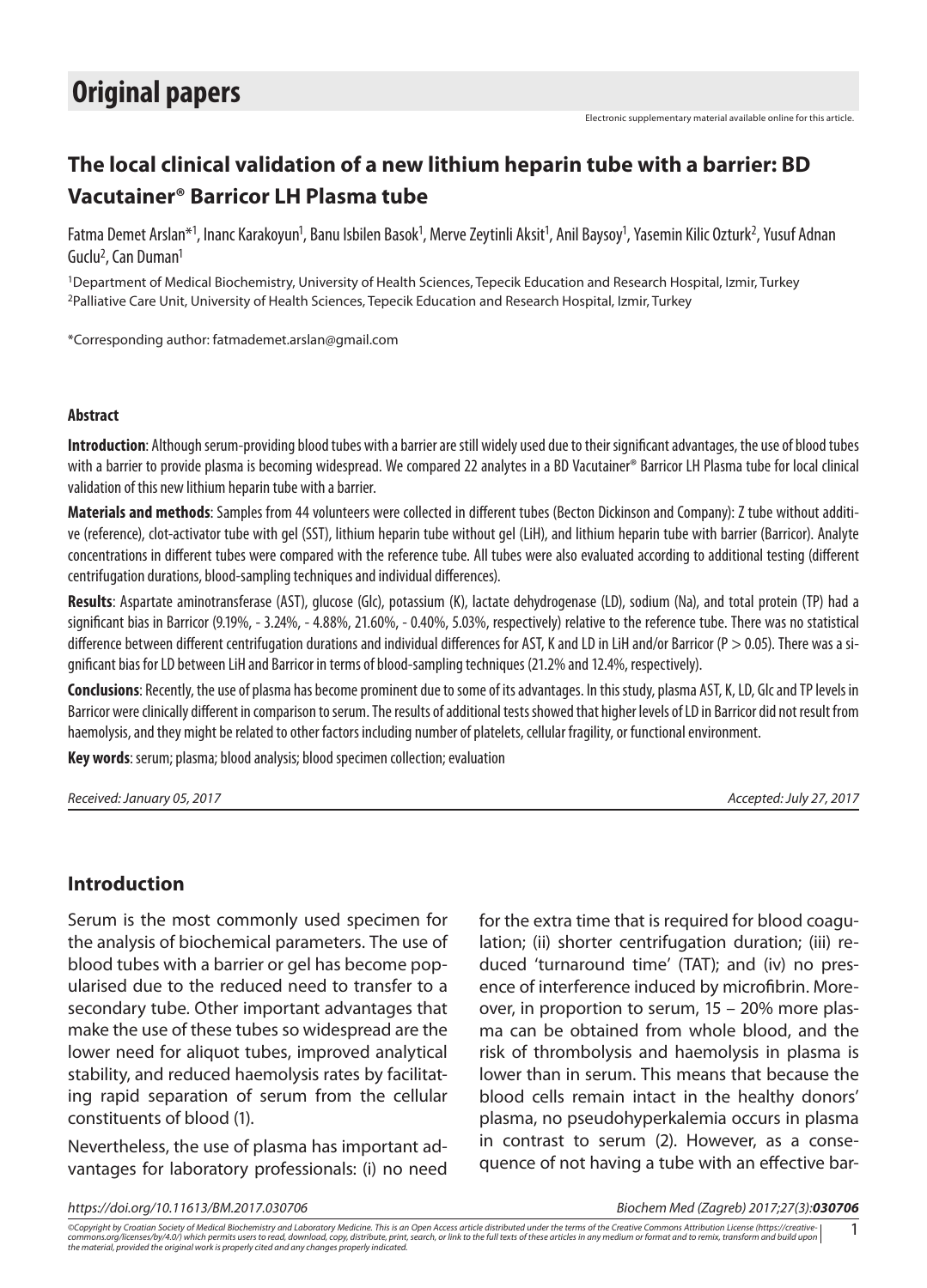rier, cell-supernatant contact is still a problem for plasma samples. To solve this problem, the plasma samples may be transferred to a secondary tube, but that is a major obstacle to widespread use.

The World Health Organization reports that plasma reflects the pathological condition of the patient better than serum (3). Thrombocytes and coagulation factors are activated when the needle is inserted into the vein during blood sampling, and this activation continues in the blood that is collected into anticoagulant-free blood sample tubes. In order to obtain a valid clinical laboratory result, it is necessary to protect the *in vivo* conditions of the components after the body fluid has been separated. By using blood tubes containing anticoagulants, undesirable variations might be prevented (3). The recommended anticoagulant is lithium heparin because it presents least disadvantages in obtaining plasma.

Despite the widespread use of clot-activated tubes containing gel, debate continues about the effects of tube selection on clinical results, and simultaneously, some disadvantages are mentioned (4–6). During biochemical and therapeutic drug analysis, absorption of analytes into gel may occur, and this condition could explain the following by the chemical structure of the gel: the analyte itself, the duration in the gel, the storage temperature and the volume of the sample. The importance of this issue is the fact that the release of gel material into the sample may affect test results (6).

The Clinical and Laboratory Standards Institute (CLSI) published the GP-34A guideline in 2010, which detailed procedures for the validation and verification of blood collection tubes (7). In fact, this document is essentially orientated to the validation of blood collection tubes in terms of the manufacturers' perspective in order to ensure that design and performance goals are met. With the awareness that a gap remains between manufacturers validation and clinical laboratories implementation, the Working Group for Preanalytical Phase (WG-PRE) of the European Federation of Clinical Chemistry and Laboratory Medicine (EFLM) has prepared the consensus document with a number of easy-to-apply criteria for laboratory specialists to verify whether new blood collection tubes meet the basic criteria of technical and clinical acceptability to allow them to be used in clinical laboratories (8).

At present, a large number of blood collection tubes are available on the market. While the goal of the manufacturers is to produce tubes that can give the most accurate and reliable results cost effectively by matching clinical laboratory demands, laboratory professionals are in search of determination and usage of tubes that will provide the most accurate and reliable results for daily practice. A new blood tube has been recently launched: the Barricor LH Plasma tube, which contains lithium heparin with a specially designed barrier. The tube consists of two components: an elastomer top, which stretches under centrifugation and creates a seal on the inside wall of the tube at the end of centrifugation, and a high-density base, which uses the differential buoyancy between plasma and cells to ensure the separator orientates correctly under centrifugation as stated in the product information. The use of the aforementioned tube, which also provides lithium plasma, could make a difference to laboratory routine by providing an effective separation between cells and supernatant with its barrier. However, the authors have not encountered a study in which those tubes have been evaluated in the literature.

In this study, a total of 22 different analytes, including routine biochemical and immunochemical parameters were analysed in a group of blood collection tubes, which included a clot-activator tube containing gel, a lithium heparinized tube without any barrier, and a newly produced lithium heparinized tube with a barrier, Barricor, by comparing them with glass tubes. Therefore, our aim was to make a local clinical validation of Barricor tube and to test whether there was a need to modify reference ranges whenever these tubes were used. Furthermore, the aim was to evaluate the risks of thrombolysis, haemolysis and cellular fragility in Barricor due to the presence of a barrier; additional tests were also carried out under different conditions in terms of centrifugation duration, blood sampling techniques and individual differences which were expressed as being healthy or not.

 $\overline{2}$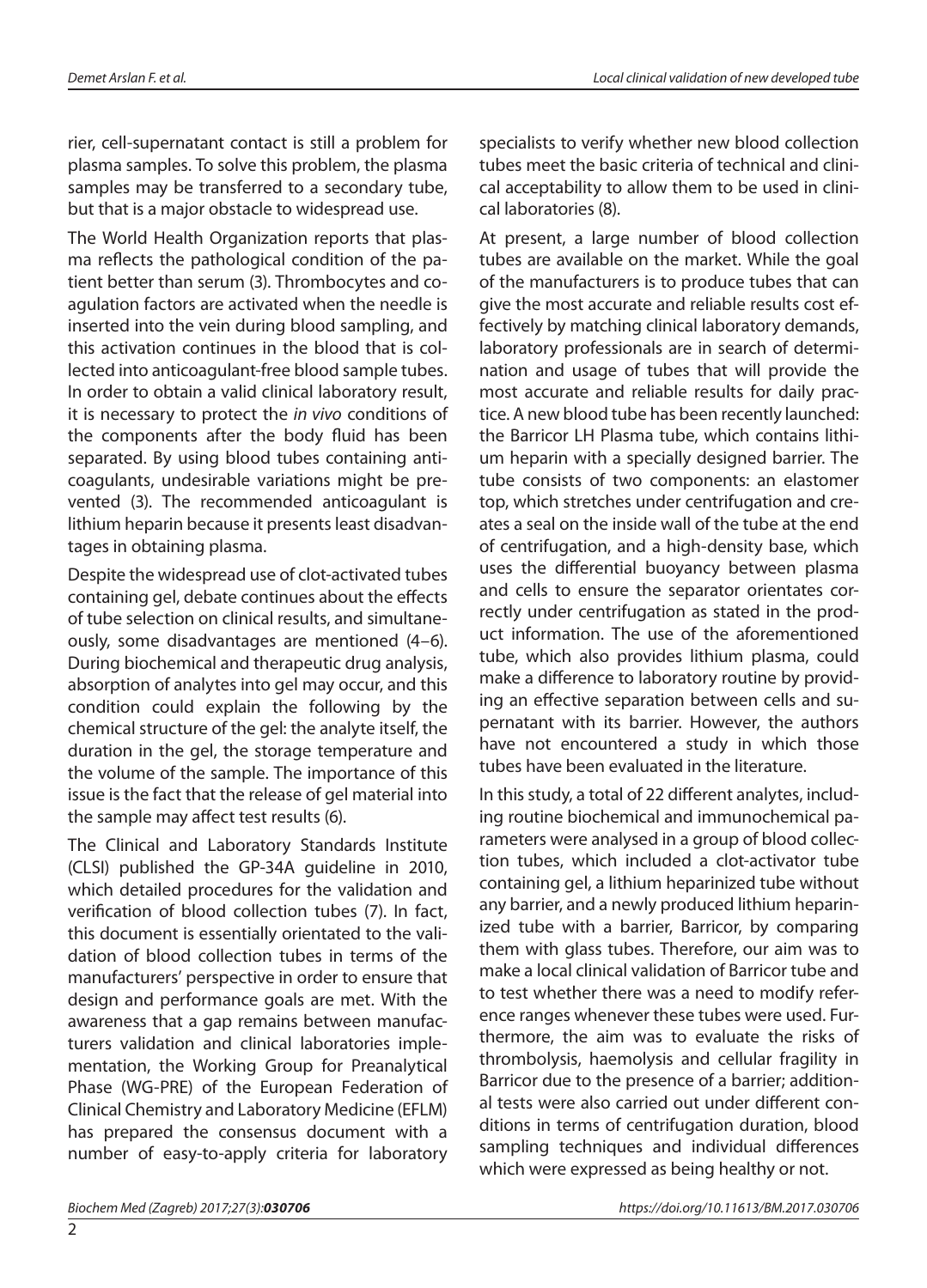## **Materials and methods**

#### **Subjects**

A total of 44 inpatients in the Palliative Care Unit of the University of Health Sciences, Tepecik Education and Research Hospital and randomly selected healthy volunteers were included in the study in October 2016.

Individuals who had not been referred to the hospital for any reason in the last 6 months, who did not have any complaints or chronic disease, and who did not receive treatment were defined as the healthy group ( $N = 20$ ). Randomly selected individuals with different biochemical values in the palliative care unit were included in the study as the patient group ( $N = 24$ ). All volunteers were aged between 18 and 65 and had no pregnancy status. During blood collection from the volunteers, there were no exclusion criteria except inability to find a suitable vein for blood collection, deterioration of vascular integrity, and tourniquet application time longer than 1 minute.

After overnight fasting (8 – 10 hours), blood samples were collected from healthy volunteers between the hours of 08:00 and 10:00 am. Smoking and the consumption of tea or coffee were forbidden from midnight until blood collection. Alcohol consumption was not allowed for 3 days prior to blood sampling. Healthy volunteers were seated in an upright position 1 minute before venipuncture and during the procedure. In the patient group, no fasting condition was requested and the blood was collected in the supine position between the hours of 08:00 and 10:00 am. The blood was collected from the antecubital vein into blood collection tubes using a needle (Becton Dickinson and Company Vacutainer ®Eclipse, blood collection needle, 21Gx 1–1/4"(0.8 x 32 mm), catalogue number 368609, NJ, USA) with each participant. In healthy subjects, the EFLM opinion paper was followed by taking blood samples from two different venipuncture sites (8). However, in palliative care patients, blood samples could only be collected from one arm (venipuncture site) due to treatment given in the opposite arm. The blood sampling was performed by a single phlebotomist. Venous

blood samples of inpatients were drawn from the arm that was not receiving any treatment. Detailed information was given to all participants about the study before their participation, and their signed consents were obtained. This comparative analytical study was conducted in accordance with the Helsinki Declaration and with the approval of the local ethics committee (Izmir 9 Eylul University's Ethics Committee, Decision Date-Number: 6th Oct 2016-2016/26-32).

## **Methods**

Blood samples from each individual were collected in four different types of tubes: a) an additiveand gel-free glass tube (Becton Dickinson and Company (BD) Vacutainer ®Z tube, 7 mL, 13 x 100 mm, catalogue number 367615, NJ, USA) (Z tube); b) a clot-activator tube containing gel (BD Vacutainer ® SST II Advance tube, 5 mL, 13 x 100 mm, catalogue number 367955, NJ, USA) (SST); c) a barrier-free lithium heparinised tube (BD Vacutainer ®BD Lithium Heparin, 4 mL, 13 x 75 mm, catalogue number 368884, NJ, USA) (LiH); and d) a newly produced lithium heparinised tube with a barrier (BD Vacutainer ®Barricor LH Plasma tube, 3 ml, 13 x 75 mm, catalogue number 365031, NJ, USA) (Barricor).

All tubes were kept in an upright position at room temperature for 30 – 45 minutes. Plasma and serum samples were incubated for a minimum of 30 minutes and a maximum of 45 minutes before centrifugation; hence, all tubes had the same effects upon analytes due to cellular contact. Serum and plasma samples were separated according to manufacturers' centrifugation recommendations. Whereas the Z, SST and LiH tubes were centrifuged for 10 minutes at 1500xg, the Barricor tube was centrifuged for 3 minutes at 2360xg. The serum and plasma samples were transferred to the secondary tubes to discontinue the cell-supernatant contact in the tubes without a gel or barrier. In case of the presence of a barrier, primary tubes were used during analysis. No visible haemolysis was detected in all serum and plasma samples. Measurement of the analytes in the serum or plasma samples of each individual was performed within a total of 2 hours. Care was taken to ensure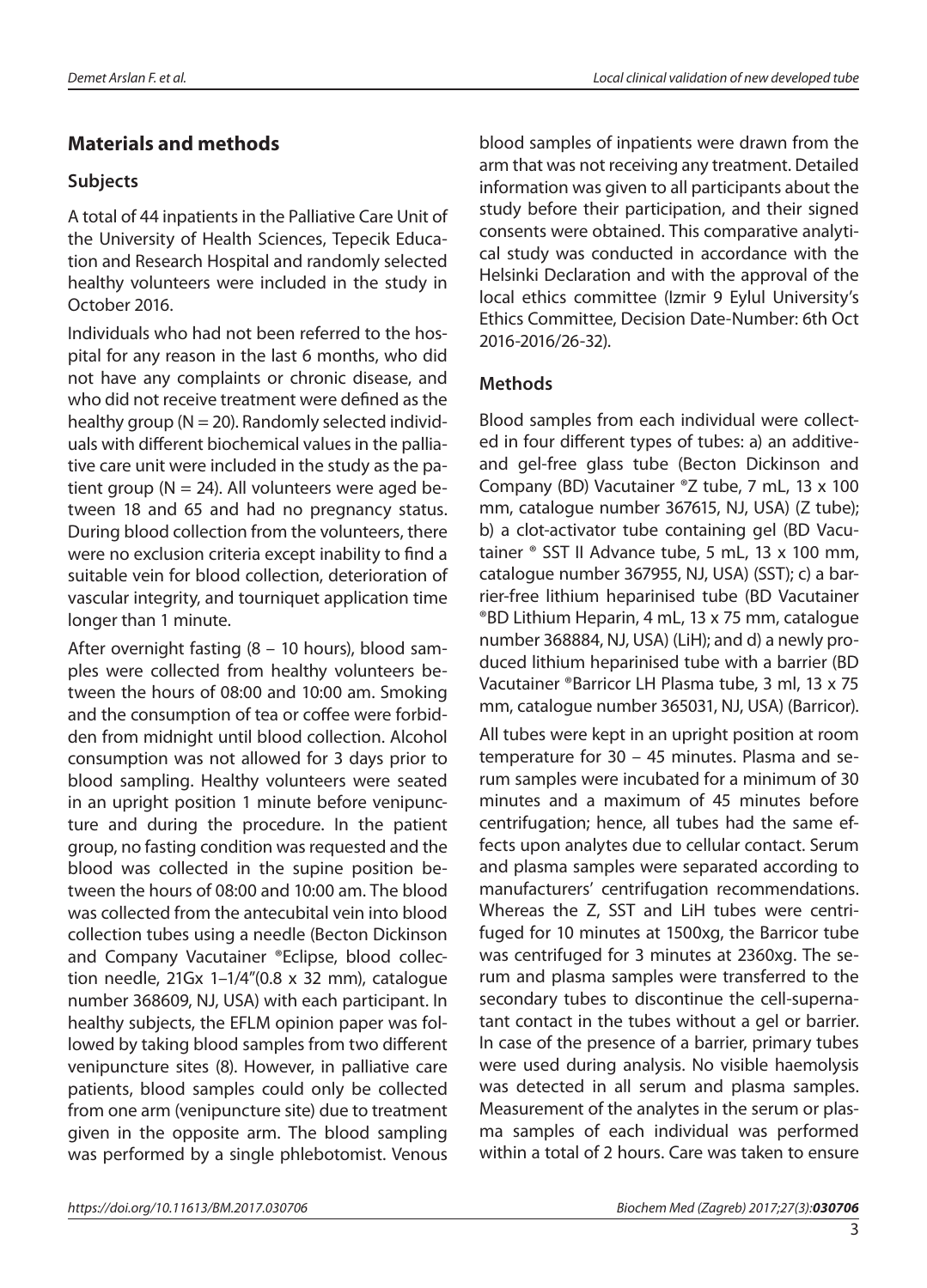that the tube sequences were random during the analysis period.

A total of 22 parameters (such as routine biochemical analytes including albumin (Alb), alanine aminotransferase (ALT), alkaline phosphatase (ALP), aspartate aminotransferase (AST), calcium (Ca), creatinine (CREA), direct bilirubin (BD), gammaglutamyl transferase (GGT), glucose (Glc), lactatedehydrogenase (LD), total bilirubin (BT), total protein (TP), urea, and uric acid (UA) concentrations) were measured with spectrophotometric methods. Electrolytes, including chloride (Cl), potassium (K) and sodium (Na), were measured with indirect potentiometry using an AU5800 autoanalyser (Beckman Coulter Inc., CA, USA). Immunochemical analytes, including folate, free triiodothyronine (free T3), free thyroxine (free T4), thyroid stimulating hormone (TSH), and vitamin B12 (B12) concentrations, were analysed by chemiluminescence assay method using a DxI immunoanalyser (Beckman Coulter Inc., CA, USA). All analyses were run in duplicate within a single run, and the averages of the results were included. Precision studies were performed with internal quality control materials (QC) (Control Serum, Beckman Coulter Ireland Inc., catalogue number ODC0003, Clare, Ireland; MAS Liquimmune, Microgenics Corporation, catalogue number 10013876, CA, USA) at two different levels per day as part of routine laboratory practice.

Although Barricor has a newly developed tube with a barrier, it still contains lithium heparin. To conclude whether there was a need to change the reference interval or not in any parameter, it was first necessary to verify reference intervals for each analyte. If there was a bias outside the acceptability limits or the reference range, this might indicate a change in the reference range. Therefore, the manufacturer's recommended plasma reference ranges were used for each test. The reference interval verification was made according to the following guidelines: CLSI GP34-A and CLSI C28–A3 (7,9). In brief, the reference range transfer was accepted for each tube, if at most 2 (10%) of the test results of each tube obtained from healthy subjects ( $N = 20$ ) were out of the reference range recommended by the manufacturer.

Further studies were planned to understand the effects of different centrifugation durations, blood collection techniques, and individual differences on some analytes. In order to assess the effects of the centrifugation, blood samples from another 10 apparently healthy individuals were collected in two Barricor tubes. The hypothesis was that a longer centrifugation time might lead to haemolysis. To test that, two different time points were chosen at 3 and 10 minutes. One of the tubes was centrifuged at 2360xg for 3 minutes and the other for 10 minutes under the same conditions. Haemolysis index values were obtained from an AU5800 autoanalyser.

To determine the effects of blood sampling techniques, blood samples from another 10 apparently healthy individuals were collected in Barricor and LiH tubes with the help of both a needle-syringe system and a vacuum extraction system from both arms. Plasma-free haemoglobin (Hb) concentrations were measured using the spectrophotometric method (10), and haemolysis indexes were obtained from an AU5800 autoanalyser. The levels of AST, K and LD in both Barricor and LiH tubes were evaluated in terms of different blood collection techniques.

The individual differences were expressed as being healthy or not. To understand whether individual differences had an effect on any analyte or not, 44 subjects (consisting of diseased  $(N = 24)$  and apparently healthy individuals ( $N = 20$ ) in whom initial comparisons had been undertaken) were further included in the study to separately evaluate the bias between the reference tube and the Barricor tube for AST, K and LD parameters.

#### **Statistical analyses**

The Z tube was identified as the reference tube because this tube was an additive- and gel-free glass tube and the other plastic blood tubes might lead to an interference with the test results. This modality was also adopted from a study published by Bowen *et al.* (5).

The SPSS 20.0 programme (SPSS Inc. Chicago, USA) was used for all statistical analyses. The normality of the variables was tested with the Shap-

4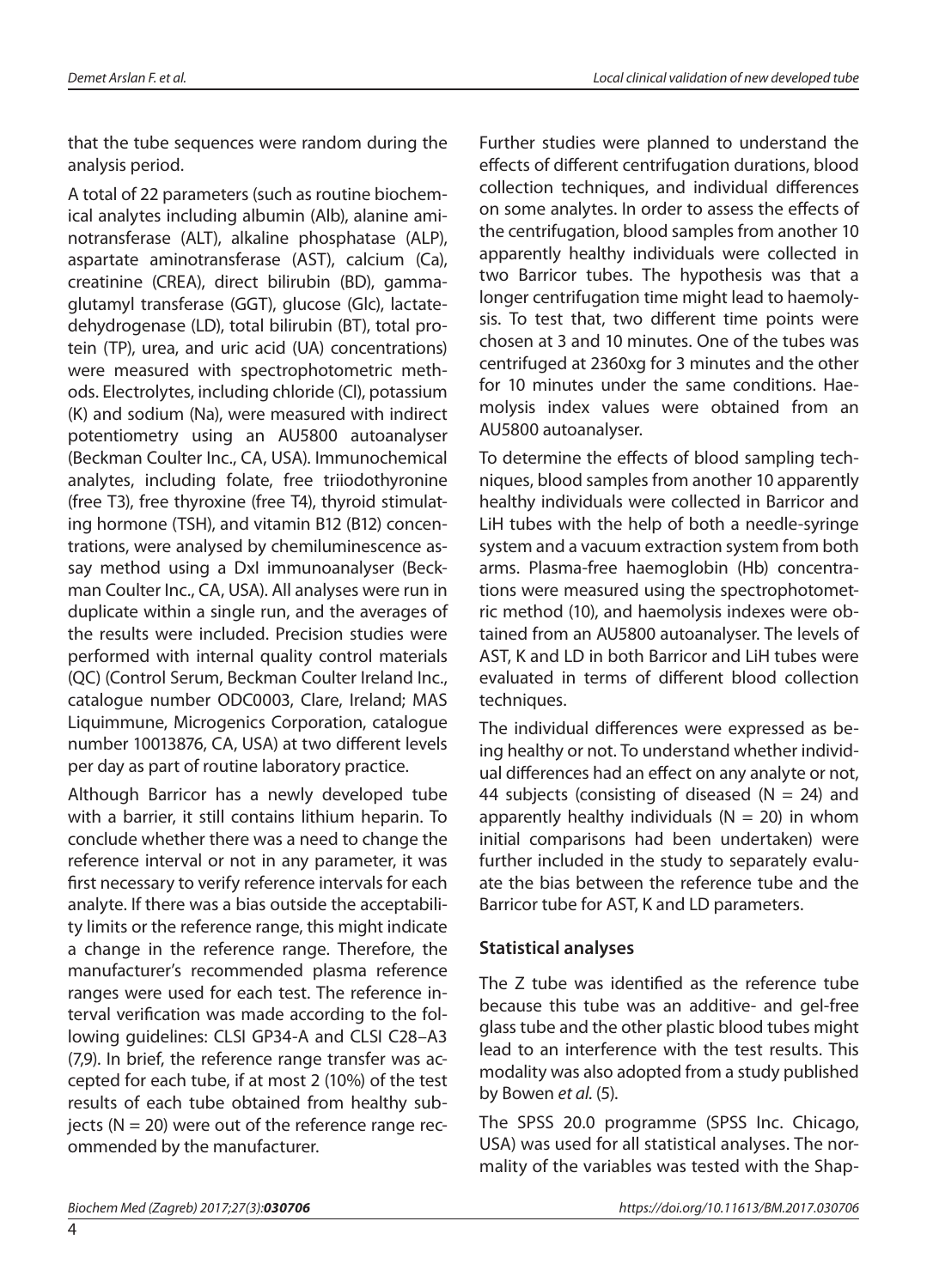iro–Wilk test. Continuous variables were presented as mean with standard error of mean (SEM) or median with interquartile range (IQR). If data complied with normal distribution, the statistical difference between the results of the samples was evaluated by the paired t test, and if not, by the Wilcoxon test. While comparing three blood tubes with the reference tube, the Bonferroni method was used to adjust the value of the significance level, and P value < 0.017 was considered as statistically significant. In secondary studies, which were planned to understand the effects of different centrifugation durations, blood collection techniques and individual differences on these analytes, P value < 0.05 was considered as statistically significant.

Whether the analyte concentrations produced clinically significant differences or not was assessed using the 'significant change method' (4,5,11). In brief, the usual standard deviation (USD) of 6 months' internal quality control data for each analyte were collected. The significant change limit (SCL) was calculated as the average of the reference tube results of  $\pm$  2.8 USD. A clinically significant difference was defined if the average analyte concentration in each tube exceeded the SCL limit. The bias between the compared tube and the reference tube results has been calculated with the formula as follows: [(average of compared tube results – average of reference tube results) / average of reference tube results] x 100. The desirable quality specifications for bias was determined according to the biological variation data (12,13). If the bias was higher than the desirable quality specifications for bias based on the biological variation, it was considered as a clinically significant difference. Clinically significant results obtained from the different tubes were also compared by Passing and Bablok regression analyses and subsequently, these results were visually demonstrated on Bland and Altman plots.

#### **Results**

The measurement ranges for each analyte are provided at Appendix 1. The average of results for each analyte determined in different tubes, the

SCLs, the desirable quality specifications for bias, the bias values and the statistical significances in comparison to the reference tube are shown in Table 1. Alb, Cl, CREA, urea, free T3, free T4 and B12 concentrations in three different tubes were statistically not different according to the reference tube. A statistically significant difference was detected for BD, LD, Na and TP in the SST tube. The levels of ALP, AST, ALT, Ca, folate, GGT, Glc, K, LD, Na, BT, TSH, TP and UA were statistically different in the lithium heparinised plasma (LiH and/or Barricor) in comparison with serum obtained from the reference tube (Table 1).

When assessed for SCL, no analyte tested in the SST tube remained outside of the limit. However, K in LiH and LD in Barricor were outside the limits. When assessed according to the desirable quality specifications for bias, the bias value of serum Na (- 0.75%) and LD (8.85%) in SST exceeded the desirable limit. The bias values of K (- 7.05%), LD (- 6.99%), Na (- 0.55%) and TP (5.18%) in LiH, and AST (9.19%), Glc (- 3.24%), K (- 4.88%), LD (21.60%), Na (- 0.40%) and TP (5.03%) in Barricor were found to be not acceptable compared to the reference tube. Clinically significant results (AST, K, LD, Glc, TP and Na) obtained from the different tubes were shown using Passing and Bablok regression graphs and Bland and Altman plots in Appendix 2. Although AST, K, LD, Glc and Na results were strongly correlated as seen in the regression analyses, AST and K in the SST tube, Glc in the LiH tube and Na in the Barricor tube had limited constant errors. According to the Bland Altman plots, most paired data lay within confidence interval of agreement limits, except AST and LD in SST, and LD in Barricor in comparison to the Z tube.

Among the parameters analysed, LD, K and TP levels in plasma samples produced clinically important results (Table 1). The bias value (9.19%) for AST in Barricor plasma was also clinically significant. It was possible to speculate that these increases in AST, LD and K concentrations, especially in Barricor plasma, might be due to haemolysis. The difference in TP concentrations between plasma and serum samples was attributed to the presence of fibrinogen in plasma, so further investigation was found unnecessary.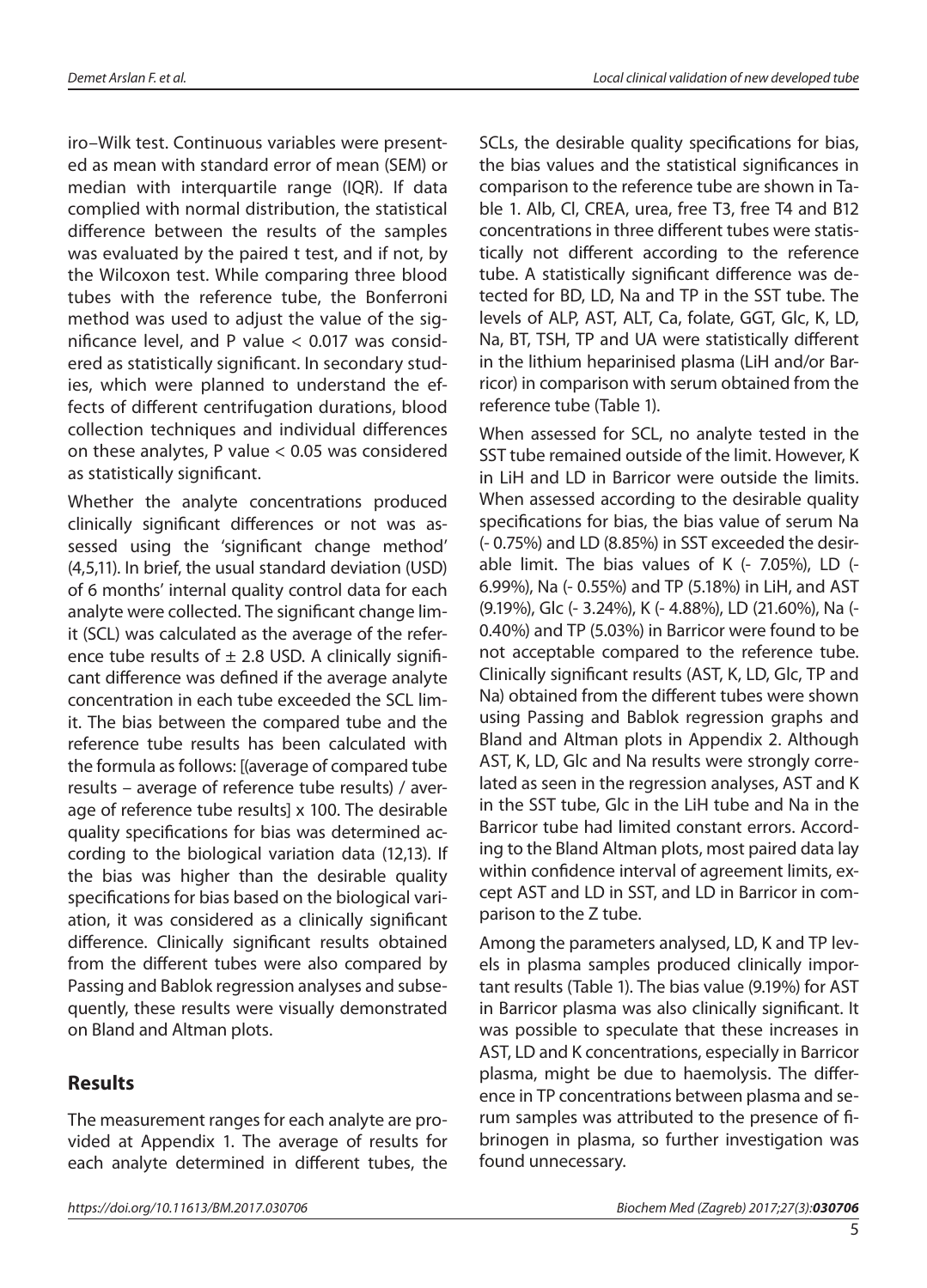| <b>Analytes</b>               | <b>Clinical significance</b><br><b>limits</b> |        |                          | Z<br>tube       | <b>SST</b>           |         |               | <b>LiH</b>      |         |         | <b>Barricor</b>      |         |               |
|-------------------------------|-----------------------------------------------|--------|--------------------------|-----------------|----------------------|---------|---------------|-----------------|---------|---------|----------------------|---------|---------------|
| tested                        | -SCL                                          | $+SCL$ | <b>Bias</b> <sub>d</sub> | Mean<br>(SEM)   | <b>Mean</b><br>(SEM) |         | %Bias P value | Mean<br>(SEM)   | %Bias   | P value | <b>Mean</b><br>(SEM) |         | %Bias P value |
| Alb, g/L<br>$(N = 44)$        | 36.8                                          | 43.7   | 1.43                     | 40.2<br>(1.1)   | 40.2<br>(1.1)        | $-0.14$ | 0.880         | 40.2<br>(1.1)   | $-0.14$ | 0.447   | 40.3<br>(1.1)        | 0.11    | 0.466         |
| ALP, U/L<br>$(N = 43)^*$      | 89                                            | 119    | 6.72                     | 105<br>(13)     | 104<br>(13)          | $-0.46$ | 0.061         | 101<br>(13)     | $-3.17$ | < 0.001 | 100<br>(12)          | $-3.92$ | < 0.001       |
| ALT, U/L<br>$(N = 43)^*$      | 21                                            | 27     | 11.48                    | 25<br>(3)       | 25<br>(3)            | 0.09    | 0.681         | 25<br>(3)       | 0.56    | 0.333   | 25<br>(3)            | 4.05    | 0.006         |
| AST, U/L<br>$(N = 44)$        | 21                                            | 30     | 6.54                     | 25<br>(3)       | 26<br>(3)            | 1.93    | 0.022         | 25<br>(2)       | $-0.45$ | 0.614   | 28<br>(3)            | 9.19    | < 0.001       |
| B12, pg/mL<br>$(N = 44)$      | 268                                           | 374    | 12.00                    | 321<br>(35)     | 324<br>(35)          | 0.92    | 0.861         | 319<br>(34)     | $-0.78$ | 0.334   | 321<br>(35)          | $-0.07$ | 0.933         |
| BD, µmol/L<br>$(N = 44)$      | $-0.76$                                       | 4.47   | 14.20                    | 1.86<br>(0.17)  | 1.79<br>(0.17)       | $-3.77$ | 0.005         | 1.93<br>(0.17)  | 4.08    | 0.060   | 1.90<br>(0.17)       | 2.30    | 0.591         |
| BT, µmol/L<br>$(N = 44)$      | 7.39                                          | 12.08  | 8.95                     | 9.74<br>(0.51)  | 10.05<br>(0.51)      | 3.19    | 0.083         | 10.07<br>(0.51) | 3.39    | 0.019   | 10.16<br>(0.51)      | 4.39    | 0.001         |
| Ca, mmol/L<br>$(N = 44)$      | 2.32                                          | 2.47   | 0.82                     | 2.40<br>(0.02)  | 2.40<br>(0.02)       | $-0.05$ | 0.880         | 2.42<br>(0.02)  | 0.54    | 0.018   | 2.40<br>(0.02)       | $-0.61$ | 0.007         |
| Cl, mmol/L<br>$(N = 44)$      | 97                                            | 109    | 0.50                     | 103<br>(0.0)    | 103<br>(0.0)         | $-0.24$ | 0.043         | 103<br>(0.0)    | $-0.06$ | 0.606   | 103<br>(0.0)         | $-0.17$ | 0.134         |
| CREA, µmol/L<br>$(N = 40)^*$  | 73                                            | 110    | 3.96                     | 91<br>(3)       | 91<br>(3)            | 0.04    | 0.763         | 91<br>(3)       | $-0.18$ | 0.564   | 91<br>(3)            | 0.27    | 0.581         |
| Folate, ng/mL<br>$(N = 44)$   | 6.7                                           | 8.4    | 19.20                    | 7.6<br>(0.7)    | 7.6<br>(0.7)         | 0.84    | 0.911         | 7.5<br>(0.7)    | $-0.95$ | 0.264   | 7.4<br>(0.7)         | $-2.30$ | 0.004         |
| free T3, pmol/L<br>$(N = 44)$ | 3.99                                          | 5.83   | 4.80                     | 4.91<br>(0.15)  | 4.90<br>(0.14)       | $-0.16$ | 0.824         | 4.89<br>(0.14)  | $-0.40$ | 0.629   | 4.89<br>(0.14)       | $-0.63$ | 0.395         |
| free T4, pmol/L<br>$(N = 44)$ | 10.18                                         | 13.31  | 3.30                     | 11.74<br>(0.26) | 11.83<br>(0.26)      | 0.75    | 0.203         | 11.73<br>(0.26) | $-0.12$ | 0.893   | 11.87<br>(0.26)      | 1.07    | 0.091         |
| GGT, U/L<br>$(N = 41)^*$      | 38                                            | 46     | 6.70                     | 43<br>(7)       | 43<br>(7)            | 0.14    | 0.347         | 42<br>(6)       | $-2.20$ | < 0.001 | 44<br>(6)            | 5.51    | 0.183         |
| Glc, mmol/L<br>$(N = 44)$     | 6.0                                           | 6.6    | 2.34                     | 6.3<br>(0.5)    | 6.3<br>(0.5)         | 0.03    | 0.683         | 6.3<br>(0.5)    | 0.62    | 0.006   | 6.1<br>(0.5)         | $-3.24$ | < 0.001       |
| K, mmol/L<br>$(N = 44)$       | 4.1                                           | 4.5    | 1.81                     | 4.3<br>(0.1)    | 4.4<br>(0.1)         | 1.05    | 0.074         | 4.0<br>(0.1)    | $-7.05$ | < 0.001 | 4.1<br>(0.1)         | $-4.88$ | < 0.001       |
| LD, U/L<br>$(N = 44)$         | 170                                           | 207    | 4.30                     | 188<br>(9)      | 205<br>(9)           | 8.85    | < 0.001       | 175<br>(8)      | $-6.99$ | < 0.001 | 229*<br>(10)         | 21.60   | < 0.001       |
| Na, mmol/L<br>$(N = 44)$      | 133                                           | 150    | 0.23                     | 142<br>(0)      | 140<br>(0)           | $-0.75$ | < 0.001       | 141<br>(0)      | $-0.55$ | < 0.001 | 141<br>(1)           | $-0.40$ | 0.012         |
| TP, g/L<br>$(N = 43)^*$       | 67.1                                          | 74.7   | 1.36                     | 71.0<br>(0.9)   | 71.2<br>(0.9)        | 0.34    | 0.013         | 74.6<br>(0.9)   | 5.18    | < 0.001 | 74.5<br>(0.9)        | 5.03    | < 0.001       |
| TSH, mIU/L<br>$(N = 42)^*$    | 1.44                                          | 1.55   | 9.70                     | 1.51<br>(0.15)  | 1.50<br>(0.15)       | 0.71    | 0.879         | 1.54<br>(0.16)  | 1.96    | 0.003   | 1.52<br>(0.16)       | 0.83    | 0.103         |
| UA, µmol/L<br>$(N = 41)^*$    | 266                                           | 374    | 4.87                     | 315<br>(15)     | 315<br>(15)          | $-0.54$ | 0.232         | 322<br>(15)     | 1.55    | < 0.001 | 313<br>(15)          | 1.03    | 0.281         |
| Urea, mmol/L<br>$(N = 44)$    | 12.8                                          | 15.0   | 5.57                     | 13.9<br>(1.1)   | 13.9<br>(1.1)        | $-0.20$ | 0.278         | 13.6<br>(1.1)   | $-0.50$ | 0.096   | 13.9<br>(1.1)        | $-0.26$ | 0.290         |

TABLE 1. Analytical and clinical data on 22 analytes tested in 3 different types of blood collection tubes in comparison to the reference tube

*Biochem Med (Zagreb) 2017;27(3):030706 https://doi.org/10.11613/BM.2017.030706*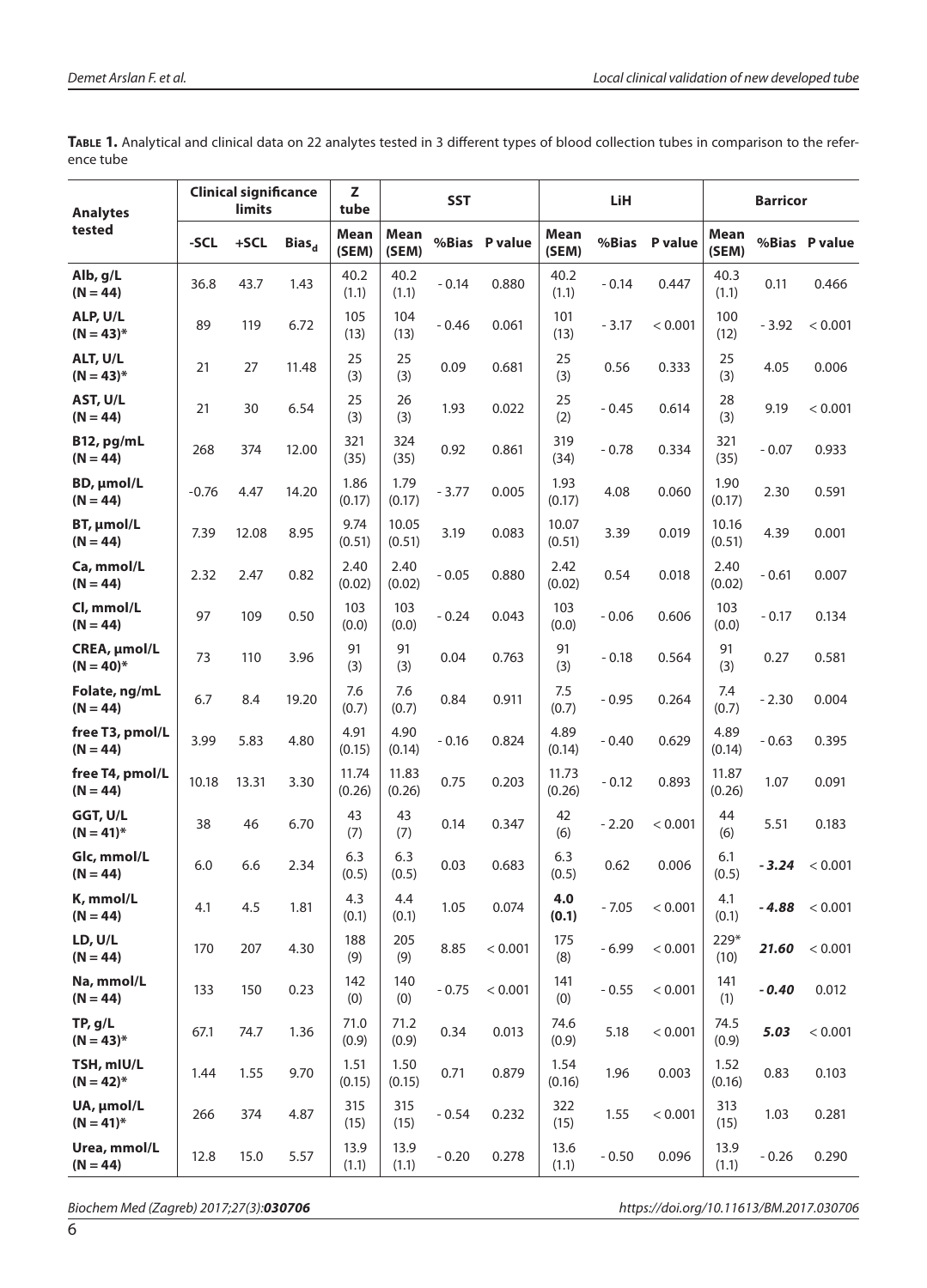( $\pm$ ) SCL – (upper/lower) significant change limit. Bias<sub>d</sub> - desirable quality specifications for bias. SEM - standard error of the mean. %Bias - difference between the compared tube results and the reference tube results. Z-tube - glass tube without additive (reference tube). SST - clot-activator tube with gel. LiH - lithium heparin tube without gel. Barricor - lithium heparin tube with barrier. Alb, Albumin; ALP, alkaline phosphatase; ALT, alanine aminotransferase; AST, aspartate aminotransferase; B12, vitamin B12; BD, Bilirubin, direct; BT, Bilirubin, total; Ca, calcium; Cl, chloride; CREA, creatinine; free T3, free triiodothyronine; free T4, free thyroxine; GGT, gamma glutamyl transferase; Glc, glucose; K, potassium; LD, lactate dehydrogenase; Na, sodium; TP, total protein; TSH, thyroid stimulating hormone; UA, uric acid. P value was defined as statistical significance of results between the compared tube and the reference tube by using paired t test or Wilcoxon test. P value < 0.017 was considered statistically significant. Values exceeding the significant change limit are presented in bold. Values exceeding desirable quality specifications are presented in bold-italic. \*N was less than 44 due to insufficient sample volume.

In assessment of the centrifugation, no significant differences were found between the two Barricor tubes in terms of AST, K and LD results according to different centrifugation durations (3 and 10 minutes at 2360 g). The haemolysis index was also negative in all tubes (Table 2).

In comparison to blood sampling techniques, there was no significant difference between the two techniques in terms of AST, K, LD and free Hb results in both Barricor and LiH tubes, and the haemolysis index in all tubes was negative. However, in the blood samples collected with the needlesyringe system, a statistically significant difference was found between Barricor and LiH in terms of AST, K, and LD; in the samples collected with the vacuum extraction system, again, significant differences were detected in terms of AST and LD. When the bias between Barricor and LiH tubes for the LD test was evaluated according to the desirable quality specifications for bias (11.4%), it was found to be 21.2% when the blood was collected

with the needle-syringe system and 12.4% with the vacuum extraction system, and both values were outside the desirable limits. As expected, when the blood was collected with the needle-syringe system, the bias was higher (Table 3).

The effects of individual differences were evaluated. Although there was no statistically significant difference between patients and healthy individuals for AST, K and LD in the Barricor plasma samples, the bias between the Barricor and Z tube was observed to be higher in patients than in healthy individuals. When the bias for LD was evaluated according to the desirable quality specifications for bias (4.3%), its value was found to be 25.3% in patients and 16.3% in the healthy individuals, which were also outside of the limits. As the bias for K was assessed according to the desirable quality specifications for bias (1.81%), for healthy individuals K was also outside desirable quality specifications for bias, although lower than for the patients (Table 4).

**Table 2.** The effects of two different centrifugation times on AST, K, and LD in Barricor plasma

| <b>Barricor</b> |               | 3 minute centrifugation* | 10 minute centrifugation* |             |         |  |
|-----------------|---------------|--------------------------|---------------------------|-------------|---------|--|
| $N = 10$        | <b>Median</b> | <b>IQR</b>               | Median                    | <b>IQR</b>  | P value |  |
| AST (U/L)       | 23            | $19 - 30$                | 23                        | $19 - 30$   | 0.687   |  |
| $K$ (mmol/L)    | 4.3           | $4.1 - 4.9$              | 4.2                       | $4.1 - 4.8$ | 0.084   |  |
| LD(U/L)         | 200           | 188 - 237                | 210                       | 187 - 239   | 0.131   |  |

Barricor - lithium heparin tube with barrier. IQR - interquartile range. AST, aspartate aminotransferase; K, potassium; LD, lactate dehydrogenase. P < 0.05 was considered statistically significant. \*Centrifuged at 2360xg.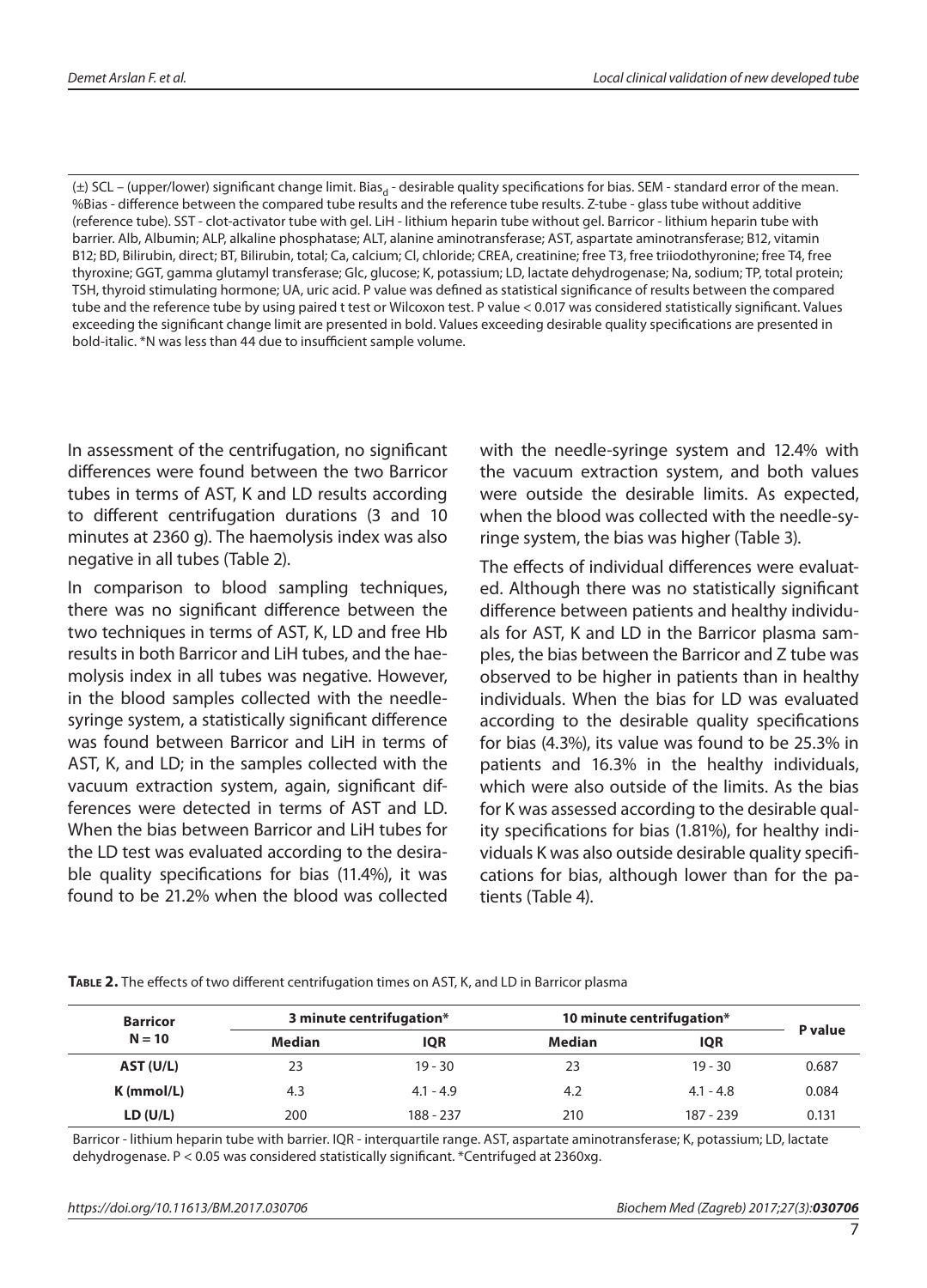|                     | $N = 10$        | <b>Blood collected by needle-syringe</b><br>system |                     |           |                     | <b>Blood collected by vacuum extraction</b><br>system |                     |           |                                  |           | <b>Comparison</b><br>of blood |
|---------------------|-----------------|----------------------------------------------------|---------------------|-----------|---------------------|-------------------------------------------------------|---------------------|-----------|----------------------------------|-----------|-------------------------------|
|                     |                 | Mean                                               | Median (IQR)        |           | % Bias P value Mean |                                                       | Median (IQR)        |           | % Bias P value Bias <sub>d</sub> |           | collection<br>methods (P)     |
| <b>AST</b><br>(U/L) | <b>Barricor</b> | 24                                                 | $26(20-28)$         |           | 0.031               | 24                                                    | $26(23 - 27)$       | 7.0       | 0.004                            | 6.54      | 0.944                         |
|                     | <b>LiH</b>      | 23                                                 | $25(21 - 26)$       | 5.6       |                     | 23                                                    | $24(21 - 25)$       |           |                                  |           | 0.129                         |
| K<br>(mmol/L)       | <b>Barricor</b> | 4.0                                                | $4.1$ (3.9 - 4.4)   | 0.7       | 0.046               | 3.9                                                   | $3.9(3.7 - 4.2)$    | $-1.7$    | 0.414                            | 1.81      | 0.221                         |
|                     | <b>LiH</b>      | 4.0                                                | $4.0(3.9 - 4.4)$    |           |                     | 4.0                                                   | $4.0(3.7 - 4.3)$    |           |                                  |           | 0.799                         |
| LD<br>(U/L)         | <b>Barricor</b> | 189                                                | $181(175 - 214)$    | 21.2      |                     | 178                                                   | 178 (168 - 186)     | 12.4      | 0.005                            | 4.30      | 0.185                         |
|                     | <b>LiH</b>      | 156                                                | $155(142 - 172)$    |           | 0.007               | 158                                                   | 158 (147 - 168)     |           |                                  |           | 0.767                         |
| free Hb<br>(g/L)    | <b>Barricor</b> | 0.87                                               | $0.37(0.11 - 1.46)$ |           | 0.953               | 0.17                                                  | $0.13(0.06 - 0.20)$ | <b>NC</b> | 0.153                            | <b>ND</b> | 0.139                         |
|                     | <b>LiH</b>      | 0.76                                               | $0.44(0.10 - 1.65)$ | <b>NC</b> |                     | 0.25                                                  | $0.22(0.18 - 0.33)$ |           |                                  |           | 0.169                         |

**Table 3.** The effects of two different blood collection techniques on AST, K, LD and free Hb results in Barricor plasma samples

IQR - interquartile range. %Bias - difference between Barricor tube results and LiH tube results. Bias, - desirable quality specifications for bias. NC - not calculated. ND - not determined. AST, aspartate aminotransferase; K, potassium; LD, lactate dehydrogenase; free Hb, free haemoglobin. P < 0.05 was considered statistically significant.

**Table 4.** The effects of individual differences on AST, K, and LD in Barricor plasma

|                 |      | Patients ( $N = 24$ ) |        | Healthy individuals $(N = 20)$ |                  |        |       |
|-----------------|------|-----------------------|--------|--------------------------------|------------------|--------|-------|
| <b>Barricor</b> | Mean | Median (IQR)          |        | Mean                           | Median (IQR)     | % Bias |       |
| <b>AST</b>      | 30   | $25(21 - 28)$         | 10.6   | 26                             | $23(20 - 32)$    | 7.4    | 0.715 |
| К               | 4.0  | $4.1(3.7 - 4.2)$      | $-5.8$ | 4.2                            | $4.2(3.9 - 4.4)$ | $-3.8$ | 0.053 |
| LD              | 240  | $223(185 - 265)$      | 25.3   | 218                            | 209 (175 - 254)  | 16.3   | 0.429 |

Barricor - lithium heparin tube with barrier. IQR - interquartile range. %Bias - difference between Barricor and Z tube' test results in patients and healthy individuals. AST, aspartate aminotransferase; K, potassium; LD, lactate dehydrogenase. P < 0.05 was considered statistically significant.

## **Discussion**

As far as we know, this was the first study in which a large number of biochemical analytes have been evaluated in blood sampling tubes that included a newly developed lithium heparinized tube with a barrier, namely, Barricor. AST, K, LD**,** Glc and TP concentrations in Barricor plasma were clinically different in comparison to serum. To understand the role of the barrier in these results, secondary tests were performed and the findings showed that higher activities of AST and LD in Barricor plasma did not result from haemolysis, and it might be related to the number of platelets, cellular fragility, or the functional environment.

It is reasonable to think that higher TP concentrations in plasma samples than in serum samples might depend on the preservation of fibrinogen, which is an extra protein in the plasma. Indeed, plasma fibrinogen concentrations, defined as 2.0 – 4.0 g/L, were in agreement with the difference. Other studies in the literature also have similar TP results in comparison to serum *vs*. plasma samples  $(14–16)$ .

In non-separated blood samples, Glc is still metabolised at approximately 5% to 7% per hour at room temperature because upstream enzymes continue to metabolise it to glucose-6-phosphate (17). The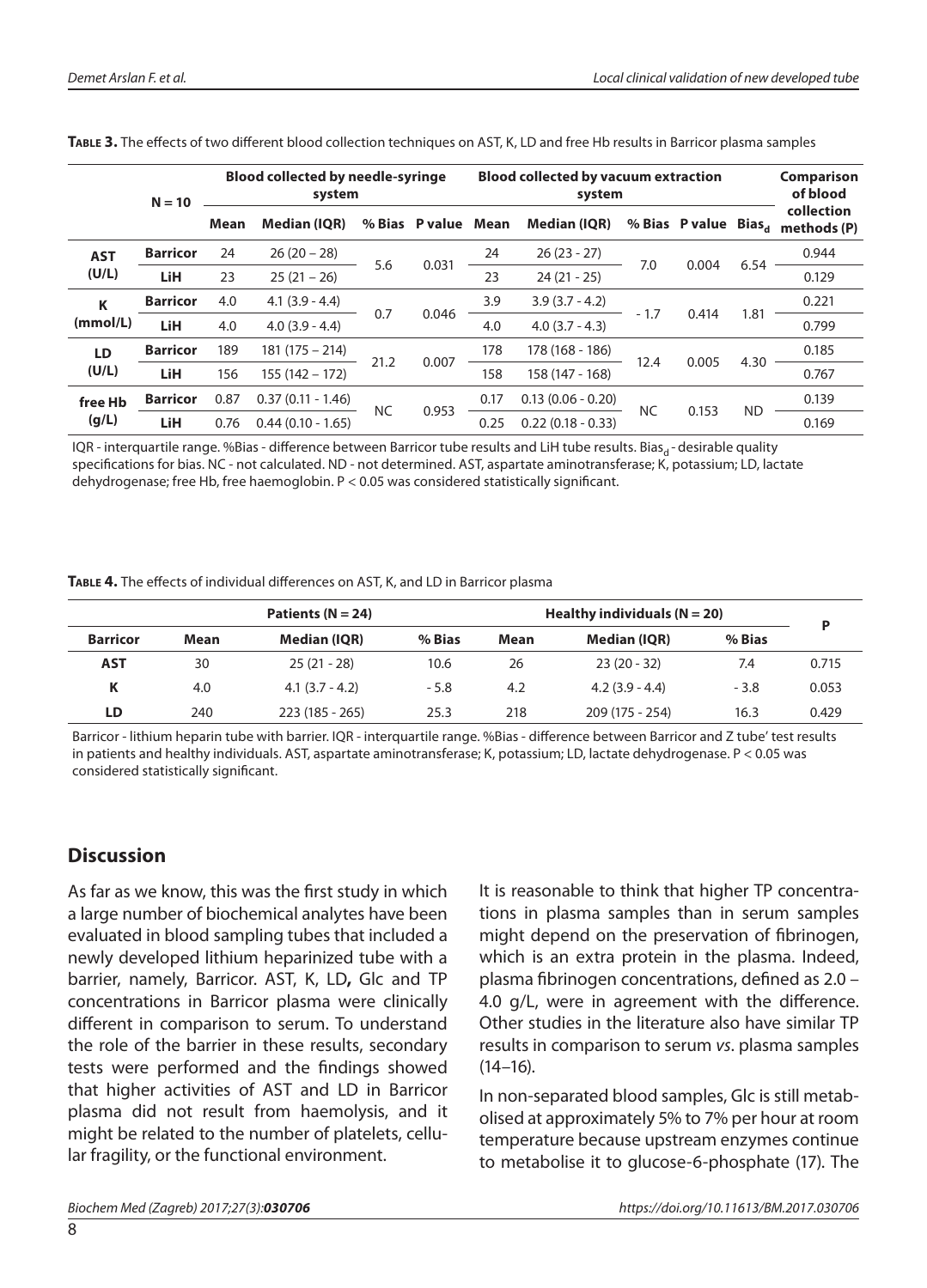clinically significant lower concentrations of Glc only in Barricor plasma might depend on either the barrier not being able to separate plasma from cell compartments, or cellular activity persisting in plasma. The preservation of Glc in LiH plasma might be explained with the transfer of plasma into a secondary tube. While there was no difference between plasma and serum samples in some studies (14,16,18), Ladenson *et al.* found plasma Glc to be significantly lower (5.1%) than serum concentrations (15). This was attributed to the presence of erythrocytes and leukocytes in those studies.

It is a known fact that plasma Na concentrations are lower than that of serum, either with or without a barrier (14,19). Higher serum Na concentrations might be secondary to the release of Na, as platelets underwent viscous metamorphosis. Interestingly, lower concentrations of Na in SST serum were observed in comparison to serum samples from the Z tube and plasma samples from the Barricor and LiH tubes. Nevertheless, the effect of gel separator in SST upon the Na analyte is not understood and remains a matter to be investigated.

In this study, AST in Barricor plasma had a higher bias than AST in LiH plasma. Doumas *et al.* found a similar elevated bias and hence proposed that the presence and concentration of heparin might lead to it (16). Nevertheless, in this study the concentrations of heparin in Barricor and LiH tubes were not different. Therefore, it is possible to postulate that bias in Barricor might be due to the turbulence effect of the barrier and/or prolonged cell contact.

Potassium concentrations in barrier-free plasma samples were found to be lower than in either serum or Barricor plasma samples. As emphasised in the literature, it is already expected that K is higher in serum due to the excretion from erythrocytes and thrombocytes during the coagulation process (14–16,18,19). It is also stated that this phenomenon may be related to individual characteristics such as thrombocyte concentrations or thrombocyte function (15). In fact, that is exactly why plasma is the recommended sample type for K measurement (14–16,18,19). However, higher concentrations of K in the tubes with a barrier than in the barrier-free LiH tubes may be due to prolonged

cell contact, but further investigation is needed to explain the underlying cause. In a recent study on sample stability, the basal K concentrations in Barricor plasma were lower than the K concentrations in Plasma Separator (PST) plasma in contrast to these findings (20). Therefore, it is necessary to evaluate these Barricor tubes in different settings to clarify the net effects.

In the Barricor plasma, LD activities were clinically different compared to serum samples and plasma in LiH. Indeed, serum is the recommended matrix for LD analysis as reported in the literature (21–24). Even manufacturers recommend serum matrix for LD activity measurement. As seen in this study, LD activity is higher in plasma than in serum, and the higher activities of LD might be explained with cellular contamination (14–16,18,19). Herzum *et al.* have stated that, although there were very high thrombocytes in the separated plasma, the contamination had little effect on LD (25). In support of this opinion, Bakker and colleagues have proved that LD errors were not related to sample preparation in order to achieve cell elimination from the plasma (26). According to the study published by Møller *et al.,* the centrifugation had an effect on LD results by increasing it to 6.3% (27). Other factors could explain this discrepancy between the serum and plasma LD results such as testing method, blood collection devices and sample transport apart from cellular contamination and sample preparation. However, unlike in LiH plasma, higher LD was found in the Barricor plasma in this study. No information about the possible mechanism underlying this difference has been detected in the literature, possibly due to the fact that Barricor is a new generation blood sampling tube containing lithium heparin with a barrier. Higher LD activities either for SST or Barricor in the presence of a separator (gel or barrier) were notable. A possible cellular contact, and hence contamination, might be prevented in a very short period because there was a transfer procedure into the secondary tubes in those tubes without a separator. In the case of tubes containing a separator, LD may have increased due to the prolonged contact time or the continuation of cellular shift, despite the presence of a separator. In any case, a further explanation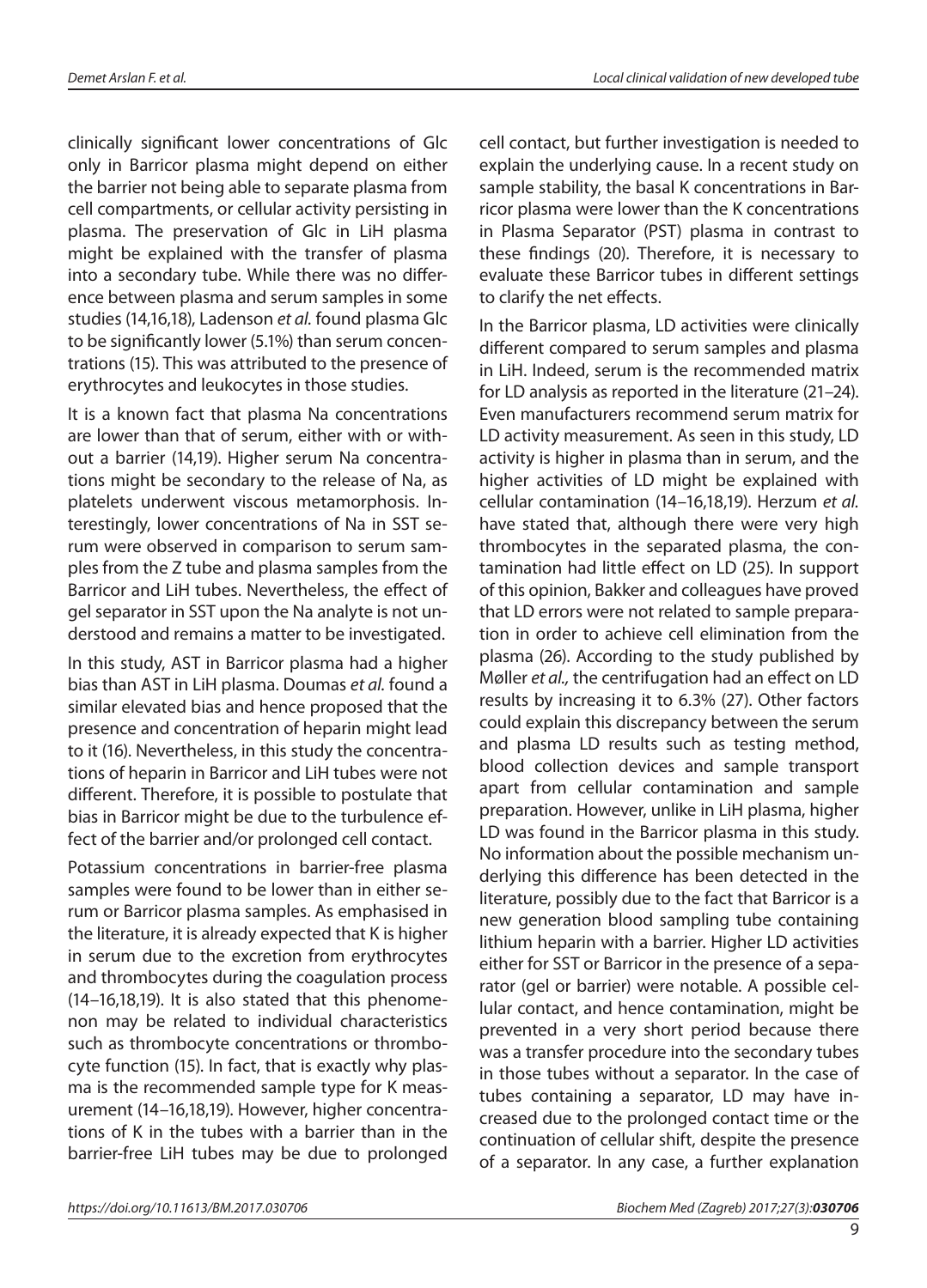for the increase in LD is worth investigating in a prospective study.

The hypothesis that plasma AST, K and LD activities in the LiH tube being found to be lower than for plasma in the Barricor tube could be due to the presence of a possible haemolytic effect in the Barricor tube was further investigated. It was reasonable to think that since the position of the barrier is very close to the tube lid level in the newly produced Barricor tube, the haemolysis resulting from the turbulence as a consequence of the collision and disintegration of cells during blood sampling might be the reason for elevated AST, K and LD results. To prove the hypothesis, further testing was carried out with the Barricor tubes for AST, K and LD under different conditions, which could lead to the haemolysis effect, such as centrifugation durations, different blood sampling techniques and individual differences. Neither plasma haemolysis index nor plasma-free Hb concentrations were different between the barrier-free LiH tube and the Barricor tube. Accordingly, the different centrifugation durations and the blood collection techniques did not have any impact on these tests. However, even with both being used to obtain plasma samples, the difference in LD between Barricor and LiH tubes remained clinically significant. The bias for patient subjects (25.3%) has been observed as being higher compared to healthy subjects (16.3%) in blood samples collected in the Barricor tube. This difference for the patients has been attributed to cellular fragility. All these results indicate that LD elevation may be related to the number of platelets, cellular fragility and the functional environment, besides haemolysis.

There are also some limitations in this work. EFLM opinion was followed by taking blood samples from two different venipuncture sites in healthy subjects (9). However, in palliative care patients,

#### blood samples could only be collected from one arm (venipuncture site) due to treatment given in the opposite arm. The haemolysis index and free Hb activities were measured, but the number of erythrocytes and platelets remaining in plasma or serum matrices could not have been evaluated at the cellular base. Furthermore, due to the large number of parameters that were analysed in limited serum volumes, it was not possible to evaluate haemolysis by using the haemolysis index of an autoanalyser in the initial experiments and hence, haemolysis was only visually evaluated in these studies. Only tubes from one manufacturer were evaluated, and also only on one analytical platform. Testing a limited number of samples in secondary studies including centrifugation, blood collection techniques, and individual differences was also a limitation. Lastly, the glass tube was chosen as a reference tube, but the tube used in practice contains clot activator with a serum separator gel. If the aforementioned tube were to be used as the reference tube, it was observed that the bias levels could have been lower.

In recent years, the use of the plasma matrix has become prominent due to some of its advantages. Although the reference range transfer was confirmed in this study, TP, LD and K concentations of plasma were statistically and clinically different compared to serum. In summary, for each existing blood collection tube, each laboratory must either verify the reference interval transfer or create its own reference interval.

#### **Acknowledgements**

The authors would like to thank Mr. Birkan Aydogan, local representative of BD Diagnostics, for his support and contributions.

#### **Potential conflict of interest**

None declared.

#### **References**

*1. Bush VJ, Janu MR, Bathur F, Wells A, Dasgupta A. Comparison of BD Vacutainer SST Plus Tubes with BD SST II Plus Tubes for common analytes. Clin Chim Acta 2001;306:139-43. https://doi.org/10.1016/S0009-8981(01)00396-5*

*2. Guder WG, Narayanan S, Wisser H, Zawta B, eds. Diagnostic samples: from the patient to the laboratory: the impact of preanalytical variables on the quality of laboratory results. 4th ed. Weinheim: Wiley-Blackwell; 2009.*